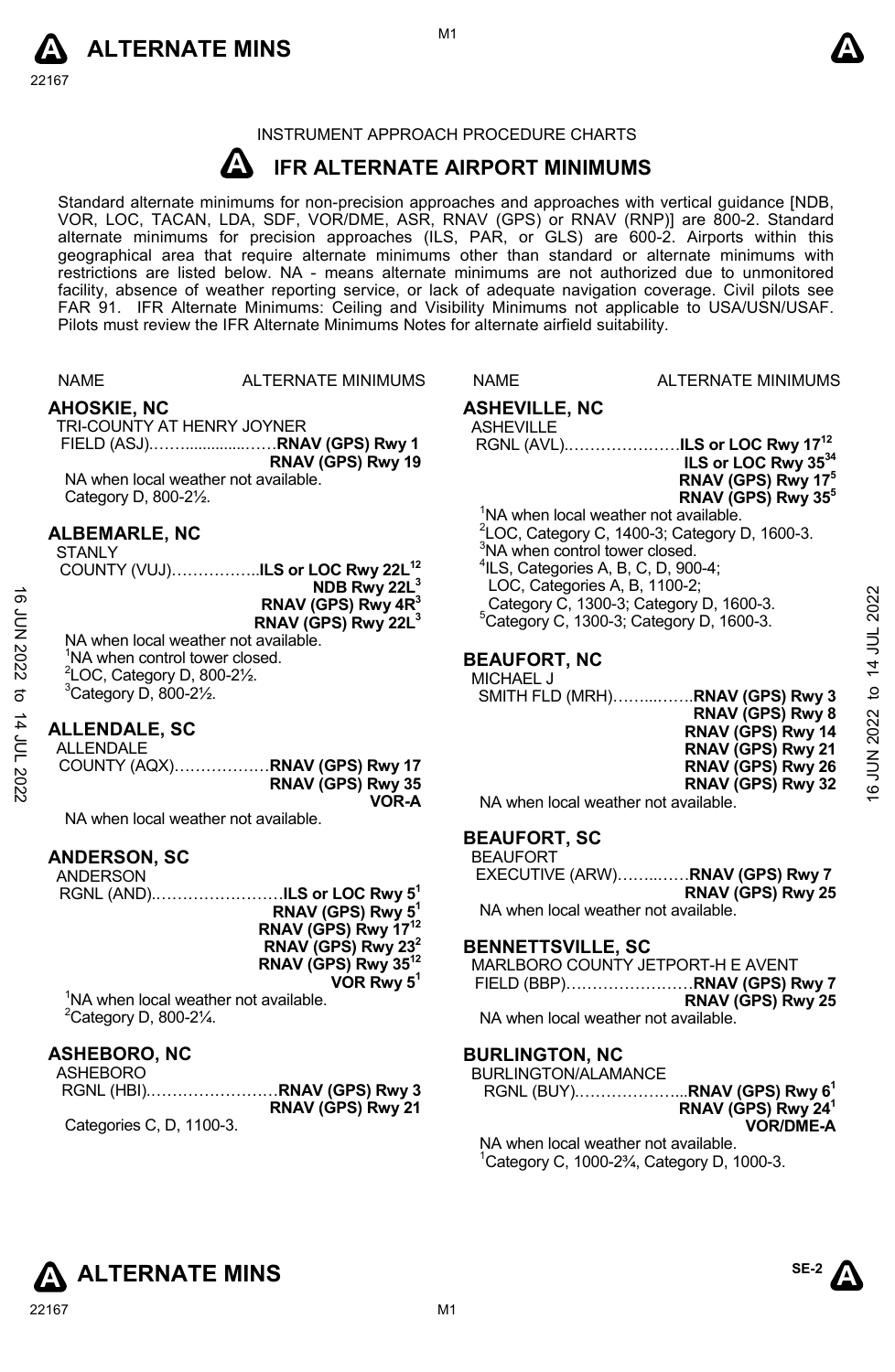

NAME ALTERNATE MINIMUMS NAME ALTERNATE MINIMUMS

# **CHARLESTON, SC**

| <b>CHARLESTON</b>                            |  |  |
|----------------------------------------------|--|--|
| AFB/INTL (CHS)ILS or LOC Rwy 15 <sup>1</sup> |  |  |
|                                              |  |  |

**ILS or LOC Rwy 331 RNAV (GPS) Y Rwy 32 RNAV (GPS) Y Rwy 152 RNAV (GPS) Y Rwy 212 RNAV (GPS) Y Rwy 332 VOR/DME or TACAN Rwy 33 VOR/DME or TACAN Rwy 213 VOR/DME or TACAN Rwy 332**

 $1$ LOC, Category D, 800-2¼; Category E, 800-2½.<br><sup>2</sup>Category D, 800-21⁄ <sup>2</sup>Category D, 800-21/4. 3 Category D, 800-2¼; Category E, 800-2½.

CHARLESTON

 EXEC (JZI).…………...........….**ILS or LOC Rwy 912 RNAV (GPS) Rwy 434 RNAV (GPS) Rwy 934 RNAV (GPS) Rwy 2734** 

<sup>1</sup>LOC, NA when local weather not available.  $2^2$ LOC, Category C, 900-2½; Category D, 900-2¾.  $3$ NA when local weather not available. 4 Category C, 900-2½; Category D, 900-2¾.

# **CHARLOTTE, NC**

CHARLOTTE/DOUGLAS INTL (CLT)……………………**ILS or LOC Rwy 18C1 ILS or LOC Rwy 18L1 ILS or LOC Rwy 18R<sup>1</sup> ILS or LOC Rwy 232 ILS or LOC Rwy 36C1 ILS or LOC Rwy 36L3 ILS or LOC Rwy 36R3 RNAV (GPS) Y Rwy 18C4 RNAV (GPS) Y Rwy 18L RNAV (GPS) Y Rwy 18R4 RNAV (GPS) Y Rwy 36C5 RNAV (GPS) Y Rwy 36L4 RNAV (GPS) Y Rwy 36R4**  CHARLOTTE/DOUGLAS<br>  $\frac{16}{5}$  CHARLOTTE/DOUGLAS<br>
ILS or LOC Rwy 18C<sup>1</sup><br>
ILS or LOC Rwy 18R<sup>1</sup><br>
ILS or LOC Rwy 18R<sup>1</sup><br>
ILS or LOC Rwy 18R<sup>1</sup><br>
ILS or LOC Rwy 38<sup>2</sup><br>
ILS or LOC Rwy 38<sup>2</sup><br>
ILS or LOC Rwy 38<sup>2</sup><br>
ILS or LOC Rwy

<sup>1</sup>LOC, Category C, 800-2¼; Category D, 800-2½.<br><sup>2</sup>ILS, Categories A, B, C, D, 700-2.<br><sup>3</sup>ILS, LOC, Cetegory C, 800, 21⁄.  $3$ ILS, LOC, Category C, 800-2 $\frac{1}{4}$ ; Category D, 800-2½. 4 Category C, 800-2¼; Category D, 800-2½.  $5$ Category D, 800-2 $\frac{1}{2}$ .

#### **CHERAW, SC**

CHERAW MUNI/LYNCH BELLINGER FIELD (CQW)…………………**RNAV (GPS) Rwy 26 VOR/DME Rwy 8** 

NA when local weather not available. Category C, 900-2½; Category D, 900-2¾.

#### **CHESTER, SC**

CHESTER CATAWBA

RGNL (DCM).……………………….…**NDB Rwy 35 RNAV (GPS) Rwy 17 RNAV (GPS) Rwy 35** NA when local weather not available. Category D, 900-2¾.





**CLEMSON, SC** 

M<sub>2</sub>

OCONEE COUNTY

 RGNL (CEU)..……………........**RNAV (GPS) Rwy 7 RNAV (GPS) Rwy 25**

NA when local weather not available. Category C, 800-2¼.

# **CLINTON, NC**

CLINTON-SAMPSON

 COUNTY (CTZ)...……………………....**LOC Rwy 61 RNAV (GPS) Rwy 61 RNAV (GPS) Rwy Y 241 RNAV (GPS) Rwy Z 24 VOR/DME-A1** 

NA when local weather not available. 1 Category D, 800-2¼.

# **COLUMBIA, SC**

 COLUMBIA METRO (CAE).…......................**ILS or LOC Rwy 51**

**ILS or LOC Rwy 111 ILS or LOC Rwy 291 RNAV (GPS) Rwy 52 RNAV (GPS) Rwy 112 RNAV (GPS) Rwy 232 RNAV (GPS) Rwy 292 VOR-A2**  1 LOC, Category C, 900-2¼; Category D, 900-2½; Category E, 900-2¾.

 $^{2}$ Category C, 900-21⁄<sub>4</sub>; Category D, 900-21⁄<sub>2</sub>.

# **CONCORD, NC**

CONCORD-PADGETT RGNL (JQF)...…………….…….**RNAV (GPS) Rwy 2 RNAV (GPS) Rwy 20**  Category C, 800-2¼; Category D, 800-2½.

# **CONWAY, SC**

CONWAY-HORRY COUNTY (HYW)...…………….**RNAV (GPS) Rwy 4 RNAV (GPS) Rwy 22** 

NA when local weather not available.

#### **CURRITUCK, NC**

CURRITUCK COUNTY RGNL (ONX)...…………………**RNAV (GPS) Rwy 5** 

**RNAV (GPS) Rwy 23**  NA when local weather not available.

Category D, 800-2½.

#### **DARLINGTON, SC**

DARLINGTON COUNTY (UDG)...…….………**RNAV (GPS) Rwy 5 RNAV (GPS) Rwy 23**  NA when local weather not available. Category D, 900-2¾.

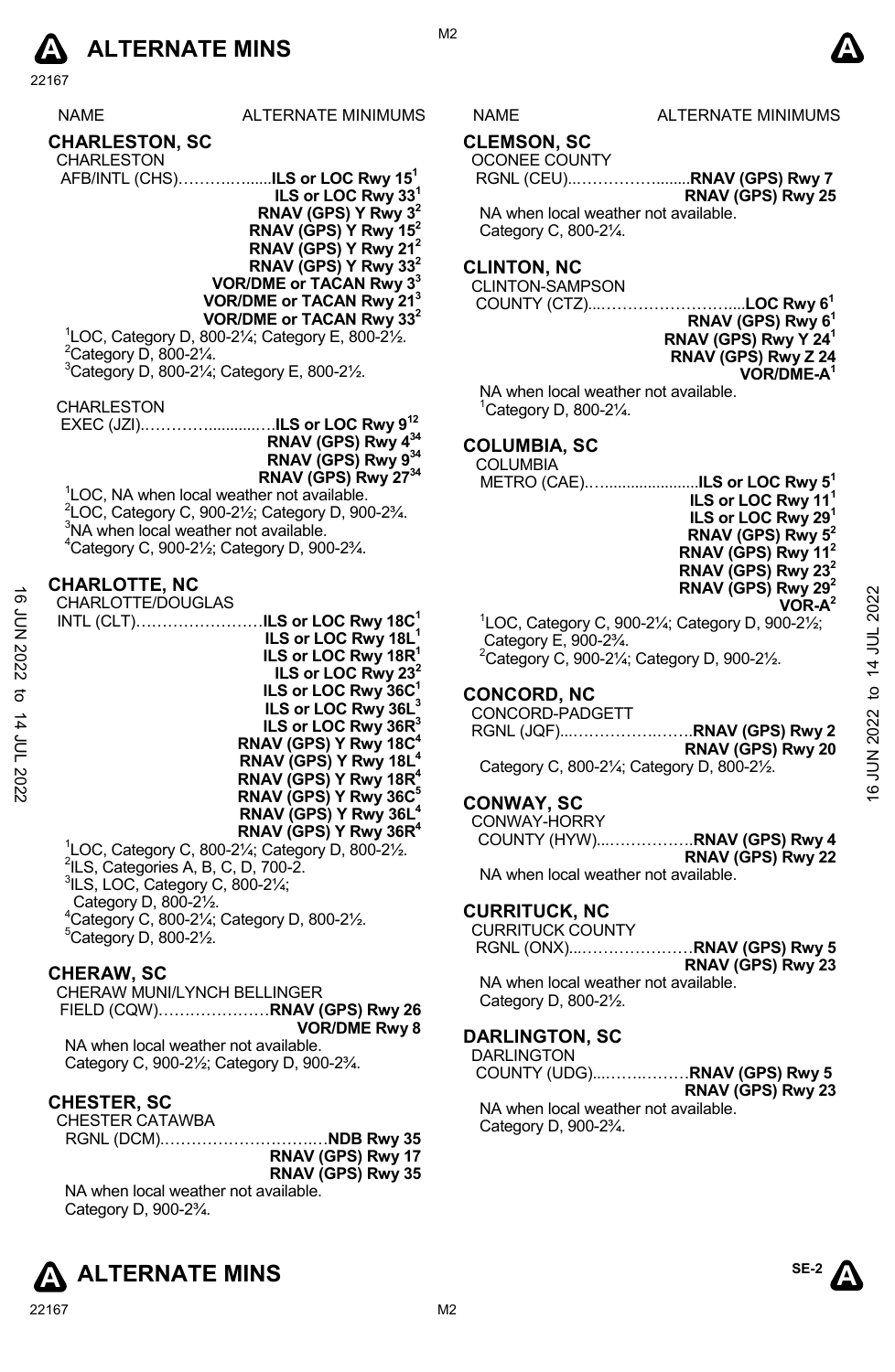

| <b>NAME</b> | <b>ALTERNATE MINIMUMS</b> |
|-------------|---------------------------|
|             |                           |

**EDENTON, NC** 

| <b>NORTHEASTERN</b> |                   |
|---------------------|-------------------|
|                     |                   |
|                     | RNAV (GPS) Rwy 1  |
|                     | RNAV (GPS) Rwy 19 |

NA when local weather not available.

# **ELIZABETH CITY, NC**

ELIZABETH CITY CG AIR STATION/ RGNL (ECG)..………..………**ILS or LOC Rwy 1012 VOR/DME Rwy 101 VOR/DME Rwy 191 VOR/DME Rwy 283**

<sup>1</sup>NA when local weather not available.

<sup>2</sup>NA when control tower closed.

<sup>3</sup>NA when local altimeter not available.

#### **ELIZABETHTOWN, NC**

CARL L BROWN JR

FIELD (EYF)………………….**RNAV (GPS) Rwy 15 RNAV (GPS) Rwy 33 VOR/DME Rwy 15** 

NA when local weather not available. Category C, 800-2¼; Category D, 800-2½.

#### **ENGELHARD, NC**

HYDE COUNTY (7W6)……....**RNAV (GPS) Rwy 11** NA when local weather not available.

# **ERWIN, NC**

|                        | <b>HARNETT RGNL</b> |  |
|------------------------|---------------------|--|
| JETPORT (HRJ)LOC Rwy 5 |                     |  |
| NDB Rwy 23             |                     |  |
| RNAV (GPS) Rwy 5       |                     |  |
| RNAV (GPS) Rwy 23      |                     |  |
|                        |                     |  |

NA when local weather not available.

#### **FAYETTEVILLE, NC**

| <b>FAYETTEVILLE RGNL/GRANNIS</b> |
|----------------------------------|
|                                  |
| LOC BC Rwy 22 <sup>2</sup>       |
| RNAV (GPS) Rwy 4 <sup>2</sup>    |
| RNAV (GPS) Rwy 22 <sup>2</sup>   |
| RNAV (GPS) Rwy $28^2$            |
| VOR Rwy 22 <sup>2</sup>          |

1 ILS, Category C, 700-2; Category D, 700-2¼; LOC, Category D, 800-2¼.  $2$ Category D, 800-2 $\frac{1}{4}$ .

# **FLORENCE, SC**

| RNAV (GPS) Rwy 1 <sup>3</sup>  |
|--------------------------------|
| RNAV (GPS) Rwy 93              |
| RNAV (GPS) Rwy 193             |
| RNAV (GPS) Rwy 27 <sup>3</sup> |
| VOR or TACAN-A <sup>3</sup>    |
|                                |

NA when local weather not available. <sup>1</sup>NA when control tower closed. <sup>2</sup>LOC, Category C, 800-2¼; Category D, 800-2½.<br><sup>3</sup>Category C, 800, 21/: Category D, 800, 21/  $3$ Category C, 800-2 $\frac{1}{4}$ ; Category D, 800-2 $\frac{1}{2}$ .





#### **FRANKLIN, NC**

MACON COUNTY (1A5)……...........**RNAV (GPS)-A**  NA when local weather not available. Category A, 1600-2; Category B, 1800-2; Category C, 2300-3.

### **GASTONIA, NC**

**GASTONIA** 

 MUNI (AKH)..…................................….**NDB Rwy 31 RNAV (GPS) Rwy 212** 

1 Category C, 800-2¼. <sup>2</sup>NA when local weather not available.

# **GEORGETOWN, SC**

**GEORGETOWN**  COUNTY (GGE)...………..…...**RNAV (GPS) Rwy 5 RNAV (GPS) Rwy 23**  NA when local weather not available. Category D, 800-2¼.

# **GOLDSBORO, NC**

WAYNE EXEC **JETPORT (GWW).....** 

NA when local weather not available.

### **GREENSBORO, NC**

PIEDMONT TRIAD INTL (GSO)..…….................….**ILS or LOC Rwy 5L1 ILS or LOC Rwy 5R1 ILS or LOC Rwy 23L<sup>12</sup> ILS or LOC Rwy 23R12 ILS Y or LOC/DME Y Rwy 3223 ILS Z or LOC/DME Z Rwy 3223 RNAV (GPS) Rwy 5L24 RNAV (GPS) Rwy 5R24 RNAV (GPS) Rwy 1424 RNAV (GPS) Rwy 23L24 RNAV (GPS) Rwy 23R24 RNAV (GPS) Rwy 3224 VOR/DME Rwy 23L24**  16 JUN 2022 to 14 JUL 202216 JUN 2022 to 14 JUL 2022

> $1$ LOC, Category C, 800-21/<sub>4</sub>; Category D, 800-21/<sub>2</sub>. <sup>2</sup>NA when local weather not available.  $3$ ILS, LOC, Category C, 800-2 $\frac{1}{4}$ ; Category D, 800-2½. 4 Category C, 800-2¼; Category D, 800-2½.

# **GREENVILLE, NC**

PITT-GREENVILLE (PGV).……….…**RNAV (GPS) Rwy 2 RNAV (GPS) Rwy 8 RNAV (GPS) Rwy 20 RNAV (GPS) Rwy 26** 

NA when local weather not available. Category D, 800-2½.

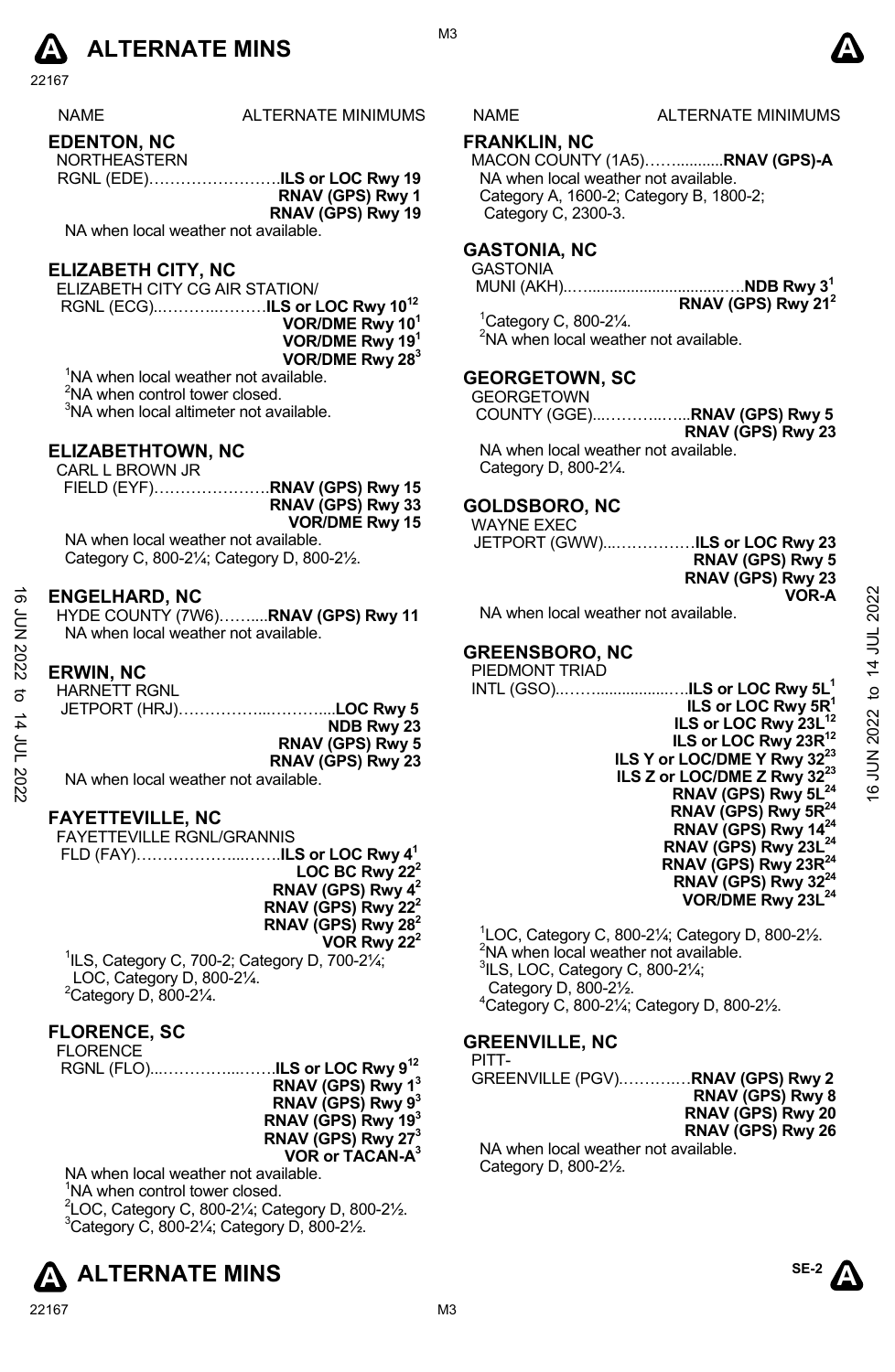

NAME ALTERNATE MINIMUMS NAME ALTERNATE MINIMUMS

### **GREENVILLE, SC**

DONALDSON FLD (GYH).………………….......**ILS or LOC Rwy 5**  NA when local weather not available. NA when control tower closed.

#### **GREENVILLE**

 DOWNTOWN (GMU)…....**ILS Y or LOC Y Rwy 112 ILS Z or LOC Z Rwy 1123 RNAV (GPS) Rwy 134 RNAV (GPS) Rwy 1035 RNAV (GPS) Rwy 1935 RNAV (GPS) Rwy 2835** 

<sup>1</sup>NA when tower closed. 2 LOC, Category D, 900-2¾. <sup>3</sup>NA when local weather not available.  $^{4}$ Category C, 900-2 $\frac{3}{4}$ .  $5$ Category D, 900-2 $\frac{3}{4}$ .

### **GREENWOOD, SC**

|                   |  |  | GREENWOOD |
|-------------------|--|--|-----------|
|                   |  |  |           |
| RNAV (GPS) Rwy 27 |  |  |           |
| VOR Rwy 9         |  |  |           |
|                   |  |  | .         |

NA when local weather not available. Category D, 800-2¼.

### **GREER, SC**

| ಹೆ          | Calegory D, $000-Z/4$ .                                                                                                                                        |                                                                                    |                       |
|-------------|----------------------------------------------------------------------------------------------------------------------------------------------------------------|------------------------------------------------------------------------------------|-----------------------|
| ξ<br>Σ      | <b>GREER, SC</b><br><b>GREENVILLE SPARTANBURG</b>                                                                                                              | <b>LANCASTER, SC</b><br>LANCASTER COUNTY-MC WHIRTER                                | 022<br>14 JUL         |
| <b>2022</b> | ILS or LOC Rwy 22 <sup>12</sup><br>RNAV (GPS) Rwy 4 <sup>3</sup><br>RNAV (GPS) Rwy 22 <sup>3</sup>                                                             | RNAV (GPS) Rwy 24<br>NA when local weather not available.<br>Category D, 800-21/4. | ೆ                     |
| 14 JUL 2022 | NA when local weather not available.<br><sup>1</sup> NA when control tower closed.<br>$^{2}$ LOC, Category D 800-2 $\frac{1}{4}$ .<br>$3$ Category D 800-21/4. | <b>LEXINGTON, NC</b><br><b>DAVIDSON</b><br>RNAV (GPS) Rwy 24                       | 2022<br><b>NOT 91</b> |

# **HICKORY, NC**

HICKORY RGNL (HKY)…...…**ILS or LOC Rwy 2412 RNAV (GPS) Rwy 1 RNAV (GPS) Rwy 63 RNAV (GPS) Rwy 193 RNAV (GPS) Rwy 243**  NA when local weather not available.

<sup>1</sup>NA when control tower closed. <sup>2</sup> LOC, Category C, 900-2<sup>1</sup>/<sub>2</sub>; Category D, 900-2<sup>3</sup>/<sub>4</sub>.<br><sup>3</sup> Category C, 900, 31/<sub>1</sub>: Category D, 900, 3<sup>3</sup>/  $3$ Category C, 900-2 $\frac{1}{2}$ ; Category D, 900-2 $\frac{3}{4}$ .

### **HILTON HEAD ISLAND, SC**

HILTON HEAD (HXD)……...….**RNAV (GPS) Rwy 3**  NA when local weather not available.

## **JACKSONVILLE, NC**

| ALBERT J ELLIS (OAJ) <b>ILS or LOC Rwy 5</b> |                         |
|----------------------------------------------|-------------------------|
|                                              | <b>RNAV (GPS) Rwy 5</b> |
|                                              | RNAV (GPS) Rwy 23       |
| NA when local weather not available          |                         |

22167 M4

NA when local weather not available.

# **JEFFERSON, NC**

ASHE COUNTY (GEV).…...…**RNAV (GPS) Rwy 28**  NA when local weather not available. Categories A, B, 1100-2; Categories C, D, 2000-3.

#### **KENANSVILLE, NC**

DUPLIN CO (DPL)……………..**RNAV (GPS) Rwy 5** 

Category D, 900-2½.

# **KINGSTREE, SC**

WILLIAMSBURG

RGNL (CKI).…………………**RNAV (GPS) Rwy 14 RNAV (GPS) Rwy 32**  NA when local weather not available.

Category C, 900-2¾; Category D, 900-3.

#### **KINSTON, NC**

KINSTON RGNL JETPORT AT STALLINGS FLD (ISO)...…......**ILS or LOC Rwy 512**

**RNAV (GPS) Rwy 5 RNAV (GPS) Rwy 23** 

**RNAV (GPS) Rwy 23** 

NA when local weather not available. <sup>1</sup>NA when control tower closed.  ${}^{2}$ Categories C, D, 700-2.

# **LANCASTER, SC**

#### **LEXINGTON, NC**

COUNTY (EXX)………………..**RNAV (GPS) Rwy 6 RNAV (GPS) Rwy 24**  NA when local weather not available.

#### **LINCOLNTON, NC**

LINCOLNTON-LINCOLN COUNTY RGNL (IPJ)..…………..**ILS Y or LOC Y Rwy 23123 ILS Z or LOC Z Rwy 23123 RNAV (GPS) Rwy 514 RNAV (GPS) Rwy 234** 

<sup>1</sup>NA when local weather not available.  $2$ ILS, LOC, Category C, 800-2 $\frac{1}{4}$ ; Category D, 800-2½. <sup>3</sup>NA when FBO closed. 4 Category C, 800-2¼; Category D, 800-2½.

#### **LOUISBURG, NC**  TRIANGLE NORTH

| <b>IINAINOLL INOIVIII</b> |                   |
|---------------------------|-------------------|
|                           |                   |
|                           | RNAV (GPS) Rwy 23 |
|                           | $VOR-A1$          |

NA when local weather not available. 1 Categories A, B, 900-2; Category C, 900-2¾; Category D, 900-3.

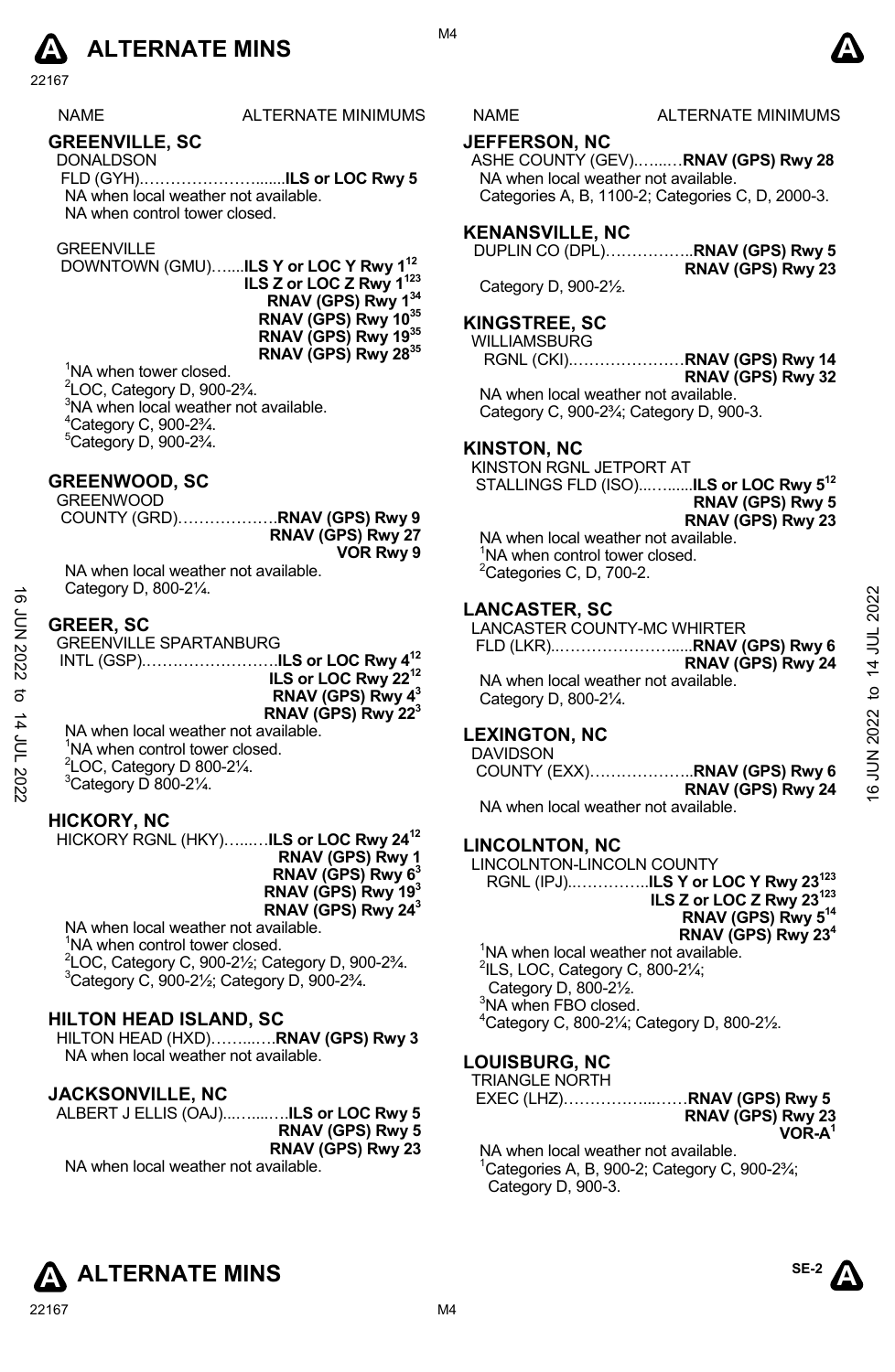# **A** ALTERNATE MINS  $\bullet$

22167

| <b>NAME</b> | <b>ALTERNATE MINIMUI</b> |
|-------------|--------------------------|
|             |                          |

**LUMBERTON, NC** 

LUBERTON RGNL (LBT)..……..**ILS or LOC Rwy 5 RNAV (GPS) Rwy 5** 

**RNAV (GPS) Rwy 13 RNAV (GPS) Rwy 23** 

NA when local weather not available.

# **MANNING, SC**

SANTEE COOPER

 RGNL (MNI)…………..............**VOR/DME or GPS-A**  Category D, 800-2¼. NA when local weather not available.

**MANTEO, NC** 

| DARE COUNTY                         |                   |
|-------------------------------------|-------------------|
|                                     |                   |
|                                     | RNAV (GPS) Rwy 17 |
|                                     | RNAV (GPS) Rwy 23 |
| NA when local weather not available |                   |

NA when local weather not available.

# **MARION, SC**

MARION

| RNAV (GPS) Rwy 22 |
|-------------------|
| <b>VOR/DME-A</b>  |

NA when local weather not available. Category D, 900-2¾.

### **MAXTON, NC**

LAURINBURG/ MAXTON (MEB)...…………….**ILS or LOC Rwy 51 RNAV (GPS) Rwy 52 RNAV (GPS) Rwy 232**  1 LOC, Category D, 900-2½. 16 JUN 2022 to 14 JUL 202216 JUN 2022 to 14 JUL 2022

 $2$ Category D, 900-2 $\frac{1}{2}$ .

# **MONROE, NC**

CHARLOTTE/MONROE EXEC (EQY)...………...……….**RNAV (GPS) Rwy 5 RNAV (GPS) Rwy 231**

Category D, 800-2½. <sup>1</sup>NA when local weather not available.

#### **MORGANTON, NC**

FOOTHILLS RGNL (MRN)...………...….**LOC Rwy 3 RNAV (GPS) Rwy 31 RNAV (GPS) Rwy 211** 

NA when local weather not available. 1 Category D, 900-2¾.

# **MOUNT AIRY, NC**

MOUNT AIRY/SURRY COUNTY (MWK)..………..…**RNAV (GPS) Rwy 181 RNAV (GPS) Rwy 36**  Category C, 1000-2¾; Category D, 1100-3. <sup>1</sup>NA when local weather not available.

# MS NAME ALTERNATE MINIMUMS

# **MOUNT PLEASANT, SC**

MT PLEASANT RGNL-FAISON FLD (LRO)..…….................…**RNAV (GPS) Rwy 17 RNAV (GPS) Rwy 35** 

**VOR/DME-A** 

NA when local weather not available.

# **MYRTLE BEACH, SC**

# MYRTLE BEACH

INTL (MYR).……………………**ILS or LOC Rwy 181** 

**ILS or LOC Rwy 362 RNAV (GPS) Rwy 183 RNAV (GPS) Rwy 363 RNAV (GPS)-A3 VOR/DME-A4**  <sup>1</sup>LOC, Category D, 800-2¼, Category E, 800-2½.<br><sup>2</sup>ll S, Category C, 800-2; Category D, 800-21/;  $2$ ILS, Category C, 800-2; Category D, 800-2 $\frac{1}{4}$ ; Category E, 800-2½. LOC, Category D, 800-2¼, Category E, 800-2½. 3 Category D, 800-2¼; Category E, 800-2½.  $4$ Category D, 800-2 $\frac{1}{4}$ .

# **NEW BERN, NC**

COASTAL CAROLINA

RGNL (EWN)…………………**ILS or LOC Rwy 412** 

**RNAV (GPS) Rwy 413 RNAV (GPS) Rwy 223 VOR Rwy 223** 

<sup>1</sup>NA when local weather not available.  $2^2$ LOC, Category D, 900-2 $\frac{3}{4}$ .  $3$ Category D, 900-2 $\frac{3}{4}$ .

#### **NEWBERRY, SC**

NEWBERRY COUNTY (EOE).………..**NDB Rwy 22 RNAV (GPS) Rwy 4 RNAV (GPS) Rwy 22**  NA when local weather not available.

# **NORTH MYRTLE BEACH, SC**

| <b>GRAND STRAND</b>                  |                                |
|--------------------------------------|--------------------------------|
|                                      |                                |
|                                      | RNAV (GPS) Rwy 5 <sup>2</sup>  |
|                                      | RNAV (GPS) Rwy 23 <sup>2</sup> |
|                                      | VOR Rwy $5^3$                  |
|                                      | VOR Rwy $23^2$                 |
| NA when local weather not available. |                                |

 LOC, Category D, 800-2¼. Category D, 800-2 $\frac{1}{4}$ . Categories A, B, 900-2; Category C, 900-2½; Category D, 900-2¾.

# **NORTH WILKESBORO, NC**

WILKES COUNTY (UKF)..………..…**ILS Y or LOC Y Rwy 11 ILS Z or LOC Z Rwy 11 RNAV (GPS) Rwy 12 RNAV (GPS) Rwy 192**  NA when local weather not available. 1 LOC, Category D, 1000-3.  $2$ Category D, 1000-3.

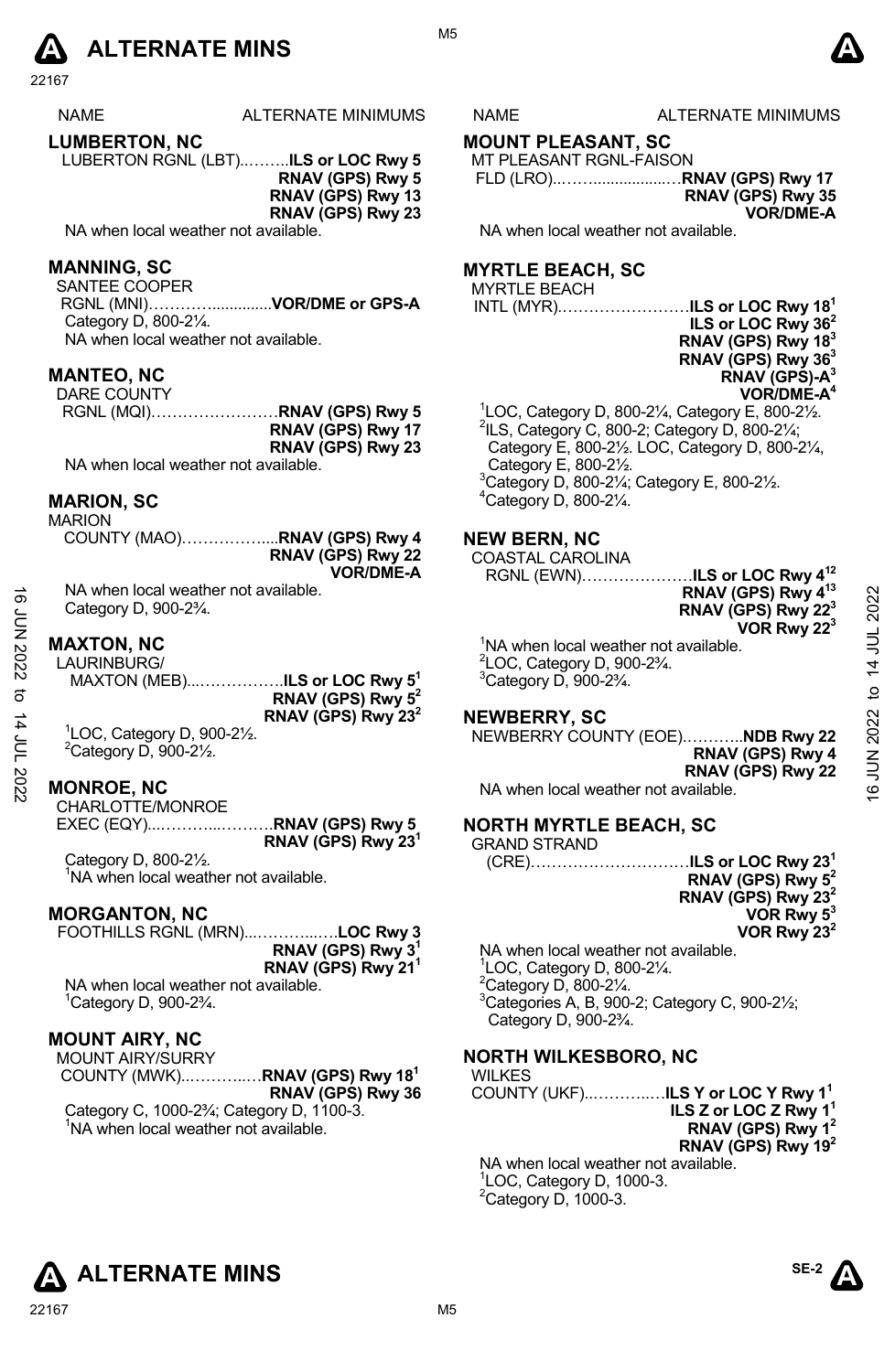### NAME ALTERNATE MINIMUMS NAME ALTERNATE MINIMUMS

#### **OAK ISLAND, NC**

CAPE FEAR RGNL JETPORT/HOWIE FRANKLIN FIELD (SUT)………**RNAV (GPS) Rwy 5 RNAV (GPS) Rwy 23** 

NA when local weather not available.

### **ORANGEBURG, SC**

ORANGEBURG

 MUNI (OGB)..…………….……**RNAV (GPS) Rwy 5 RNAV (GPS) Rwy 17 RNAV (GPS) Rwy 23 RNAV (GPS) Rwy 35** 

NA when local weather not available. Category C, 900-2½; Category D, 900-2¾.

#### **OXFORD, NC**

HENDERSON/OXFORD (HNZ)………..**LOC Rwy 6 RNAV (GPS) Rwy 6 RNAV (GPS) Rwy 24**

NA when local weather not available. Category D, 800-2½.

#### **PINEHURST/SOUTHERN PINES, NC**

**MOORE** 

| ∟יושטויו<br>COUNTY (SOP) <b>.ILS Y or LOC Y Rwy 5</b> <sup>1</sup> |                                 |
|--------------------------------------------------------------------|---------------------------------|
|                                                                    | ILS Z or LOC Z Rwy $5^1$        |
|                                                                    | RNAV (GPS) Rwy 5 <sup>23</sup>  |
| $100$ Catagory D. $1000.2$                                         | RNAV (GPS) Rwy 23 <sup>23</sup> |

1 LOC, Category D, 1000-3.  $2$ Category D, 1000-3. <sup>3</sup>NA when local weather not available.

#### **RALEIGH/DURHAM, NC**

RALEIGH-DURHAM INTL (RDU)..……………….….**ILS or LOC Rwy 5L1 ILS or LOC Rwy 5R1 ILS or LOC Rwy 23L1 ILS or LOC Rwy 23R1 RNAV (GPS) Y Rwy 5L2 RNAV (GPS) Y Rwy 5R2 RNAV (GPS) Y Rwy 23L2 RNAV (GPS) Y Rwy 23R2** 

1 LOC, Category D, 800-2½.  $2$ Category D, 800-2 $\frac{1}{2}$ .

#### **REIDSVILLE, NC**

ROCKINGHAM COUNTY NC SHILOH (SIF)..…………………………**NDB Rwy 31 RNAV (GPS) Rwy 13 RNAV (GPS) Rwy 31** 

NA when local weather not available. Category D, 800-2¼.

# **ROANOKE RAPIDS, NC**

HALIFAX/NORTHAMPTON RGNL (IXA).……………………**RNAV (GPS) Rwy 2 RNAV (GPS) Rwy 20 VOR Rwy 2**  Category D, 800-2¼.



M6

# **ROCK HILL, SC**

ROCK HILL/YORK COUNTY/

BRYANT FLD (UZA).…..……**RNAV (GPS) Rwy 21 RNAV (GPS) Rwy 20** 

NA when local weather not available. 1 Category D, 800-2¼.

# **ROCKINGHAM, NC**

RICHMOND

COUNTY (RCZ)………………**RNAV (GPS) Rwy 32**  NA when local weather not available.

# **ROCKY MOUNT, NC**

ROCKY MOUNT/WILSON RGNL (RWI)....…………...……**RNAV (GPS) Rwy 4 RNAV (GPS) Rwy 22 VOR/DME Rwy 22**  NA when local weather not available.

### **ROXBORO, NC**

RALEIGH RGNL AT PERSON COUNTY (TDF)………………...**RNAV (GPS) Rwy 6 RNAV (GPS) Rwy 24**  NA when local weather not available. Category D, 800-2¼.

# **RUTHERFORDTON, NC**

RUTHERFORD CO/MARCHMAN FIELD (FQD)..…………………**RNAV (GPS) Rwy 1**  NA when local weather not available. Category D, 800-2½. 16<br>  $\frac{1}{2}$ <br>  $\frac{1}{2}$ <br>  $\frac{1}{2}$ <br>  $\frac{1}{2}$ <br>  $\frac{1}{2}$ <br>  $\frac{1}{2}$ <br>  $\frac{1}{2}$ <br>  $\frac{1}{2}$ <br>  $\frac{1}{2}$ <br>  $\frac{1}{2}$ <br>  $\frac{1}{2}$ <br>  $\frac{1}{2}$ <br>  $\frac{1}{2}$ <br>  $\frac{1}{2}$ <br>  $\frac{1}{2}$ <br>  $\frac{1}{2}$ <br>  $\frac{1}{2}$ <br>  $\frac{1}{2}$ <br>  $\frac{1}{2}$ <br>  $\frac{1}{2$ 

# **SALISBURY, NC**

MID-CAROLINA RGNL (RUQ).……………...…**RNAV (GPS) Rwy 20**  NA when local weather not available.

# **SANFORD, NC**

RALEIGH EXECUTIVE JETPORT AT SANFORD -LEE COUNTY (TTA).…….......**RNAV (GPS) Rwy 3 RNAV (GPS) Rwy 21** NA when local weather not available. Category D, 800-2¼.

#### **SHELBY, NC**

SHELBY-CLEVELAND COUNTY RGNL (EHO)………………**NDB Rwy 231**

**RNAV (GPS) Rwy 5 RNAV (GPS) Rwy 23** 

NA when local weather not available.  $1$ Category C, 800-2 $\frac{1}{4}$ ; Category D, 800-2 $\frac{1}{2}$ .

# **SILER CITY, NC**

| <b>SILER CITY</b> |                            |
|-------------------|----------------------------|
|                   | MUNI (SCR)RNAV (GPS) Rwy 4 |
|                   | RNAV (GPS) Rwy 22          |

NA when local weather not available.

**SE-2**